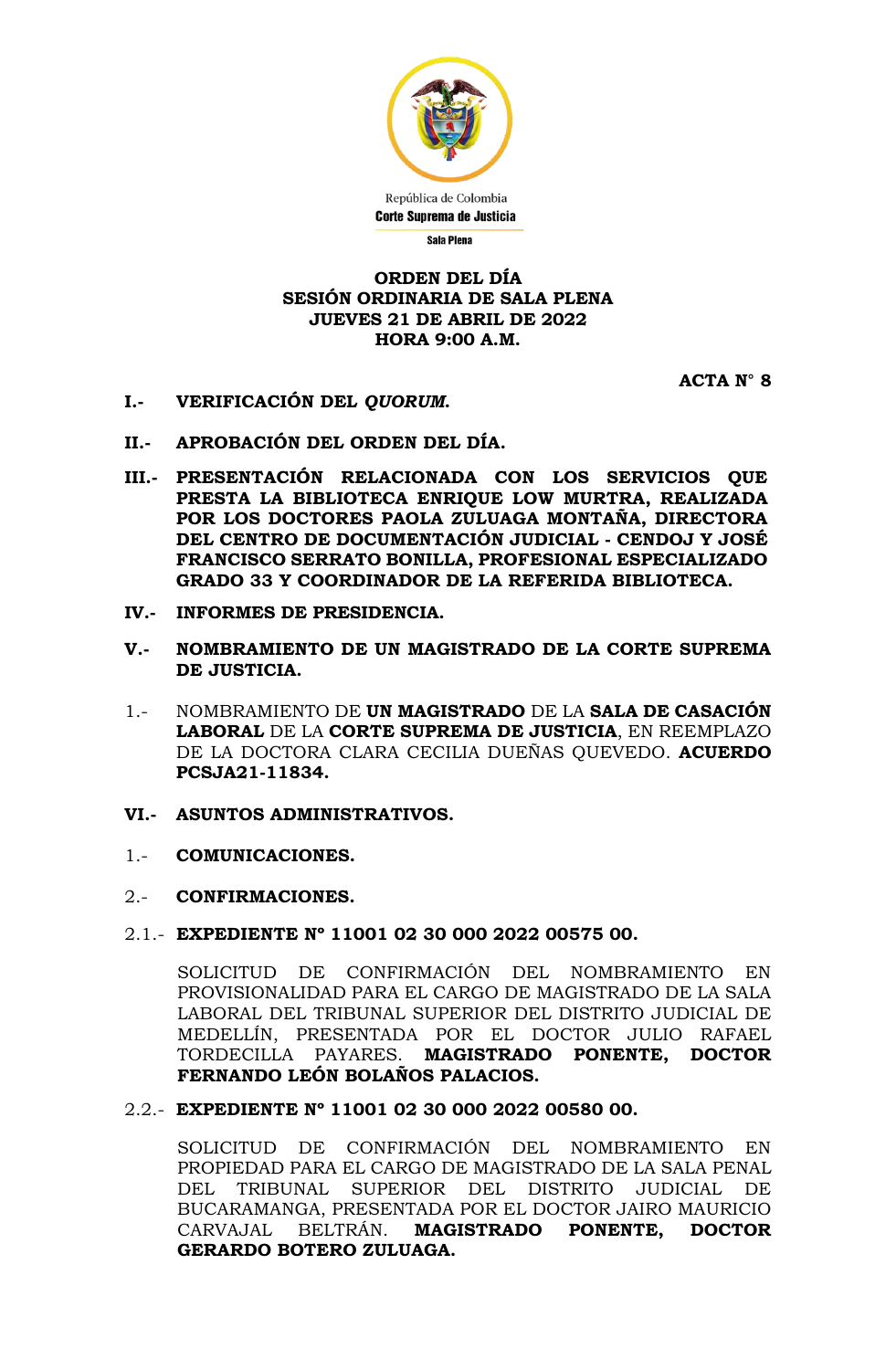

# 2.3.- **EXPEDIENTE Nº 11001 02 30 000 2022 00596 00.**

SOLICITUD DE CONFIRMACIÓN DEL NOMBRAMIENTO EN PROPIEDAD PARA EL CARGO DE MAGISTRADO DE LA SALA PENAL DEL TRIBUNAL SUPERIOR DEL DISTRITO JUDICIAL DE CALI, PRESENTADA POR EL DOCTOR CÉSAR AUGUSTO CASTILLO TABORDA. **MAGISTRADA PONENTE, DOCTORA HILDA GONZÁLEZ NEIRA.**

# 2.4.- **EXPEDIENTE Nº 11001 02 30 000 2022 00599 00.**

SOLICITUD DE CONFIRMACIÓN DEL NOMBRAMIENTO EN PROPIEDAD PARA EL CARGO DE MAGISTRADO DE LA SALA PENAL DEL TRIBUNAL SUPERIOR DEL DISTRITO JUDICIAL DE BOGOTÁ, PRESENTADA POR EL DOCTOR CARLOS ANDRÉS GUZMÁN DÍAZ. **MAGISTRADO PONENTE, DOCTOR GERSON CHAVERRA CASTRO.**

# 2.5.- **EXPEDIENTE Nº 11001 02 30 000 2022 00615 00.**

SOLICITUD DE CONFIRMACIÓN DEL NOMBRAMIENTO EN PROVISIONALIDAD PARA EL CARGO DE MAGISTRADO DE LA SALA LABORAL DEL TRIBUNAL SUPERIOR DEL DISTRITO JUDICIAL DE SANTA MARTA, PRESENTADA POR EL DOCTOR FABIÁN MARCELO CHÁVEZ NIÑO. **MAGISTRADO PONENTE, DOCTOR DIEGO EUGENIO CORREDOR BELTRÁN.**

# 3.- **NOMBRAMIENTOS DE MAGISTRADOS DE LOS TRIBUNALES SUPERIORES DE LOS DISTRITOS JUDICIALES DEL PAÍS.**

- 3.1.- NOMBRAMIENTO EN **PROPIEDAD** DE UN MAGISTRADO PARA LA **SALA CIVIL FAMILIA** DEL TRIBUNAL SUPERIOR DEL DISTRITO JUDICIAL DE **BARRANQUILLA,** EN REEMPLAZO DE LA DOCTORA GUIOMAR ELENA PORRAS DEL VECCHIO, QUIEN LO EJERCIÓ EN PROPIEDAD, Y DE LA DOCTORA ANA ESTHER SULBARÁN MARTÍNEZ, QUIEN LO DESEMPEÑA ACTUALMENTE EN PROVISIONALIDAD. **ACUERDO PCSJA22-11939.**
- 3.2.- NOMBRAMIENTO EN **ENCARGO Y/O PROVISIONALIDAD** DE UN MAGISTRADO PARA LA **SALA LABORAL** DEL TRIBUNAL SUPERIOR DEL DISTRITO JUDICIAL DE **BARRANQUILLA**, EN REEMPLAZO DEL DOCTOR JESÚS RAFAEL BALAGUERA TORNÉ.
- 3.3.- NOMBRAMIENTO EN **ENCARGO Y/O PROVISIONALIDAD** DE UN MAGISTRADO PARA LA **SALA LABORAL** DEL TRIBUNAL SUPERIOR DEL DISTRITO JUDICIAL DE **BOGOTÁ**, EN REEMPLAZO DEL DOCTOR OSVALDO TENORIO CASAÑAS.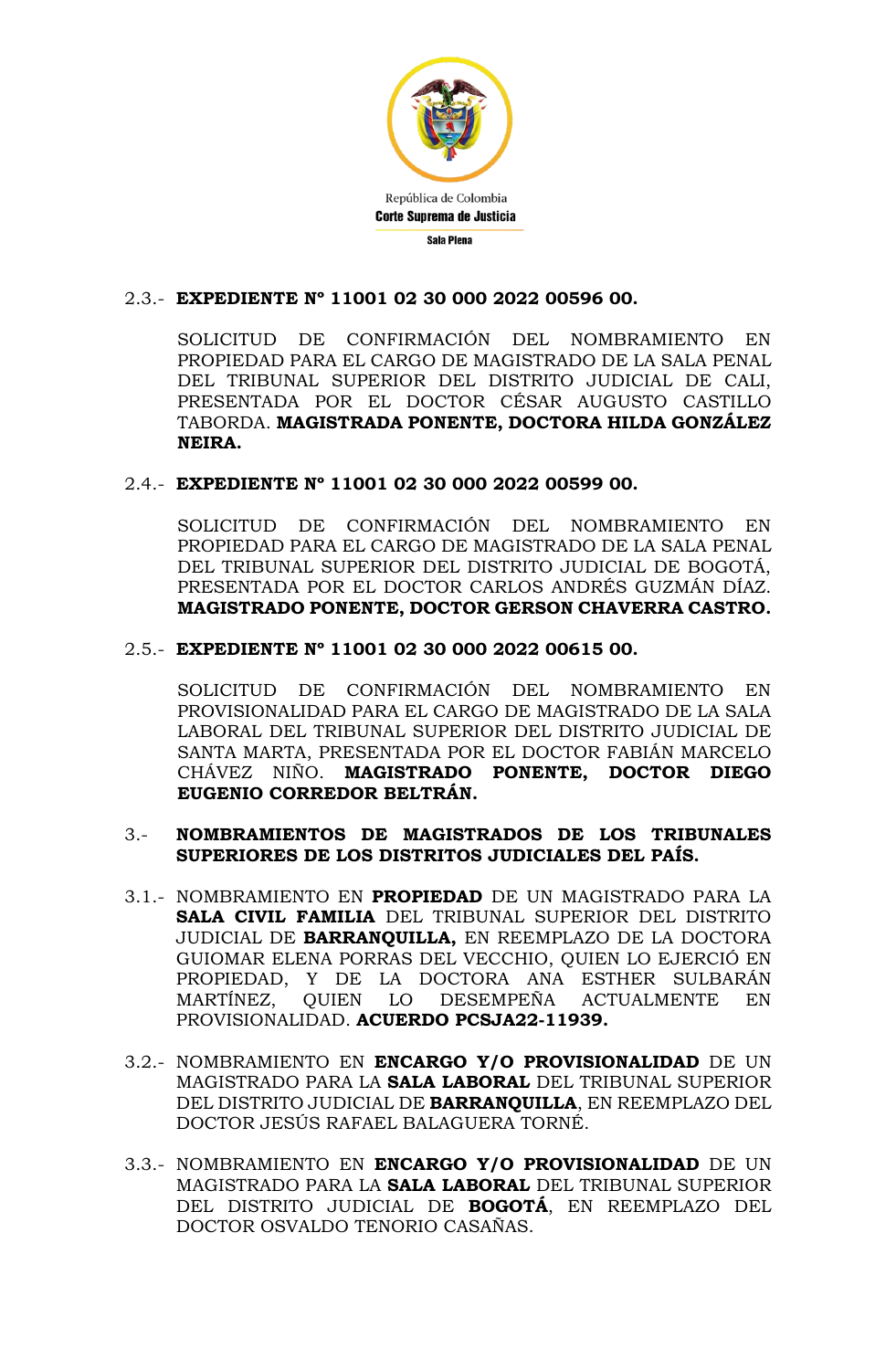

3.4.- NOMBRAMIENTO EN **ENCARGO Y/O PROVISIONALIDAD** DE UN MAGISTRADO PARA LA **SALA LABORAL** DEL TRIBUNAL SUPERIOR DEL DISTRITO JUDICIAL DE **BOGOTÁ**, EN REEMPLAZO DEL DOCTOR LUIS ALFREDO BARÓN CORREDOR.

# **VII.- CONFLICTOS DE COMPETENCIA.**

# 1.- **EXPEDIENTE N° 11001 02 30 000 2022 00549 00.**

CONFLICTO DE COMPETENCIA SUSCITADO ENTRE LAS SALAS DE CASACIÓN LABORAL Y CIVIL DE ESTA CORPORACIÓN, EN EL TRÁMITE DEL PROCESO ORDINARIO LABORAL PROMOVIDO POR EMPRESAS PÚBLICAS DE MEDELLÍN E.S.P. CONTRA LA NACIÓN – MINISTERIO DE SALUD Y PROTECCIÓN SOCIAL, SUCEDIDO PROCESALMENTE ESTE ÚLTIMO POR LA -ADMINISTRADORA DE LOS RECURSOS DEL SISTEMA GENERAL DE SEGURIDAD SOCIAL EN SALUD ADRES. **MAGISTRADO PONENTE, DOCTOR FERNANDO LEÓN BOLAÑOS PALACIOS.**

# 2.- **EXPEDIENTE N° 11001 02 30 000 2022 00595 00.**

CONFLICTO DE COMPETENCIA SUSCITADO ENTRE EL JUZGADO TERCERO PENAL MUNICIPAL CON FUNCIÓN DE CONOCIMIENTO DE VILLAVICENCIO Y EL JUZGADO PRIMERO PROMISCUO MUNICIPAL DE CÁQUEZA - CUNDINAMARCA, PARA CONOCER DE LA ACCIÓN DE TUTELA PROMOVIDA A TRAVÉS DE APODERADO POR ESTEBAN TRUJILLO TRUJILLO CONTRA LA SECRETARÍA DE TRÁNSITO - OFICINA DE COBRO COACTIVO DE ESTA ÚLTIMA CIUDAD. **MAGISTRADO PONENTE, DOCTOR GERSON CHAVERRA CASTRO.**

# 3.- **EXPEDIENTE N° 11001 02 30 000 2022 00604 00.**

CONFLICTO DE COMPETENCIA QUE SE SUSCITÓ ENTRE EL JUZGADO CUARTO CIVIL MUNICIPAL DE EJECUCIÓN DE SENTENCIAS DE BOGOTÁ Y EL JUZGADO PROMISCUO MUNICIPAL DE NOBSA - BOYACÁ, PARA CONOCER DE LA ACCIÓN DE TUTELA QUE GUSTAVO ALFONSO GONZÁLEZ PROMUEVE CONTRA ACERÍAS PAZ DEL RÍO S.A. **MAGISTRADO PONENTE, DOCTOR DIEGO EUGENIO CORREDOR BELTRÁN.**

# 4.- **EXPEDIENTE N° 11001 02 30 000 2022 00605 00.**

CONFLICTO DE COMPETENCIA SUSCITADO ENTRE EL JUZGADO QUINTO CIVIL MUNICIPAL DE SINCELEJO (CONVERTIDO TRANSITORIAMENTE EN JUZGADO TERCERO DE PEQUEÑAS CAUSAS Y COMPETENCIA MÚLTIPLE) Y EL JUZGADO TERCERO PENAL MUNICIPAL DE MONTERÍA, PARA CONOCER DE LA ACCIÓN